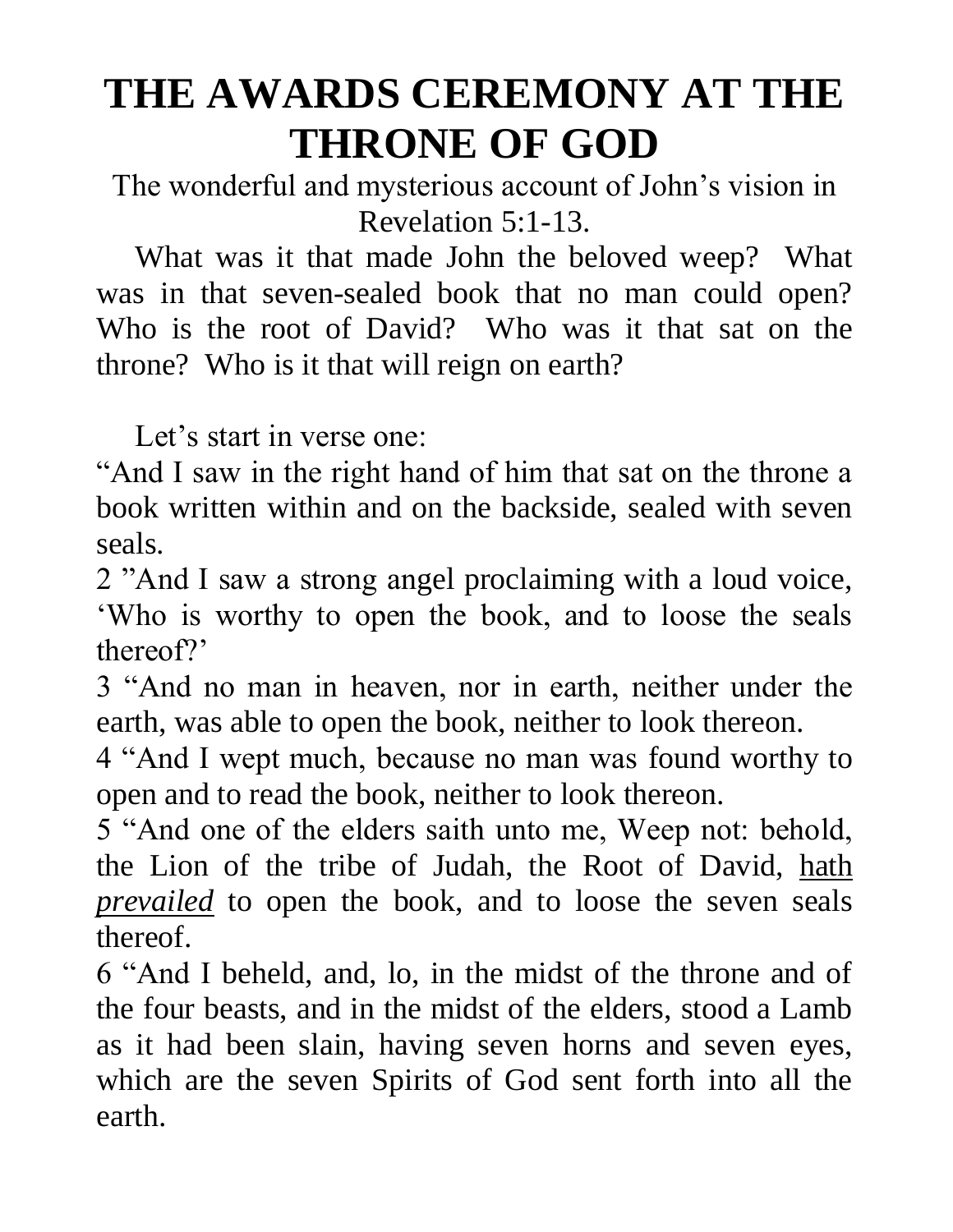7 "And he came and took the book out of the right hand of him that sat upon the throne.

8 "And when he had taken the book, the four beasts and four and twenty elders fell down before the Lamb, having every one of them harps, and golden vials full of odours, which are the prayers of saints.

9 "And they sang a new song, saying, Thou art worthy to take the book, and to open the seals thereof: for thou wast slain, and hast redeemed us to God by thy blood out of every kindred, and tongue, and people, and nation;

10 "And hast made us unto our God kings and priests: and we shall reign on the earth.

11 "And I beheld, and I heard the voice of many angels round about the throne and the beasts and the elders: and the number of them was ten thousand times ten thousand, and thousands of thousands;

12 "Saying with a loud voice, Worthy is the Lamb that was slain to receive power, and riches, and wisdom, and strength, and honor, and glory, and blessing.

13 "And every creature which is in heaven, and on the earth, and under the earth, and such as are in the sea, and all that are in them, heard I saying, Blessing, and honor, and glory, and power, be unto him that sits upon the throne, and unto the Lamb for ever and ever."

 And so, we are given a glimpse of the beginning of the end of the redemption process of God's Chosen ones. The future is not written out in advance, Christ could have failed. He didn't! He *prevailed* to the end and accomplished His purpose.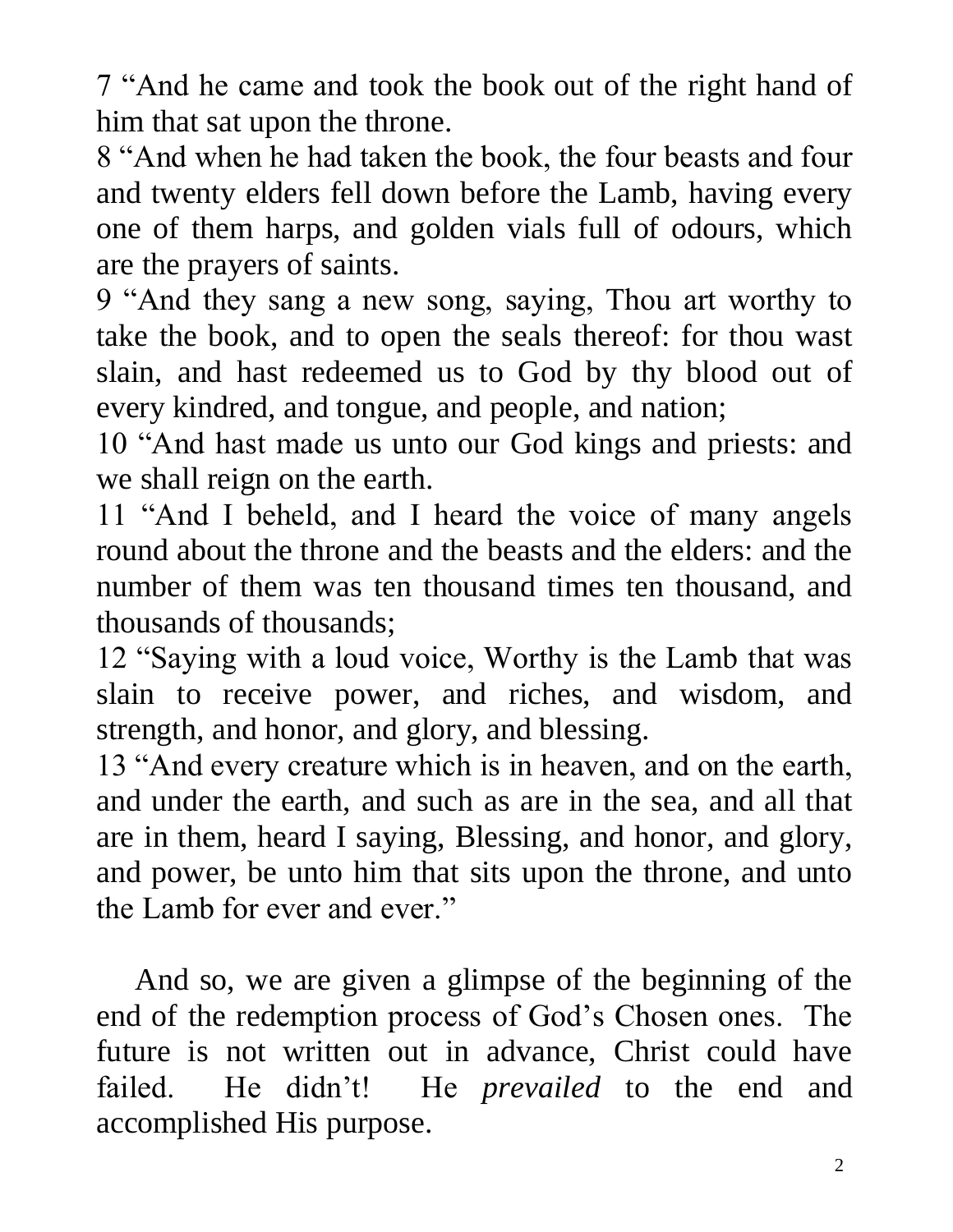#### **The Importance of Prevailing**

 Revelation 5:5 explains that it was because Christ prevailed that He qualified to receive power and riches, wisdom, strength and honor, glory and blessings (Rev. 5:12). One wonders, what if He had not prevailed?

We, also, are called to prevail in the most important struggle of our very lives, far more important than we could possibly imagine. The Father has called certain ones of His choosing to prevail and be among the First Fruits, those of the first resurrection (Rev. 20:4-6).

 In Matthew 10:22 Jesus warns that if we hold to His word we will be hated of all men for His sake, but he that endures to the end shall be saved. Is Jesus implying that if one does not endure to the end he will not be saved? In Matthew 24:13 Jesus again tells us that he that endures to the end shall be saved. What is Jesus telling us?

 Perhaps some of our very knowledgeable and popular Doctors of Theology should explain to Jesus the Doctrine of once saved always saved; apparently He hasn't heard.

In II Thessalonians 1:4-5 we are told to endure our persecutions and tribulations that we may be counted worthy of the kingdom of God. Is Paul saying that to be worthy depends on your endurance? Apparently Paul hasn't heard about once saved always saved either, but then how could he know, he did not have the privilege of attending one of our modern enlightened seminaries.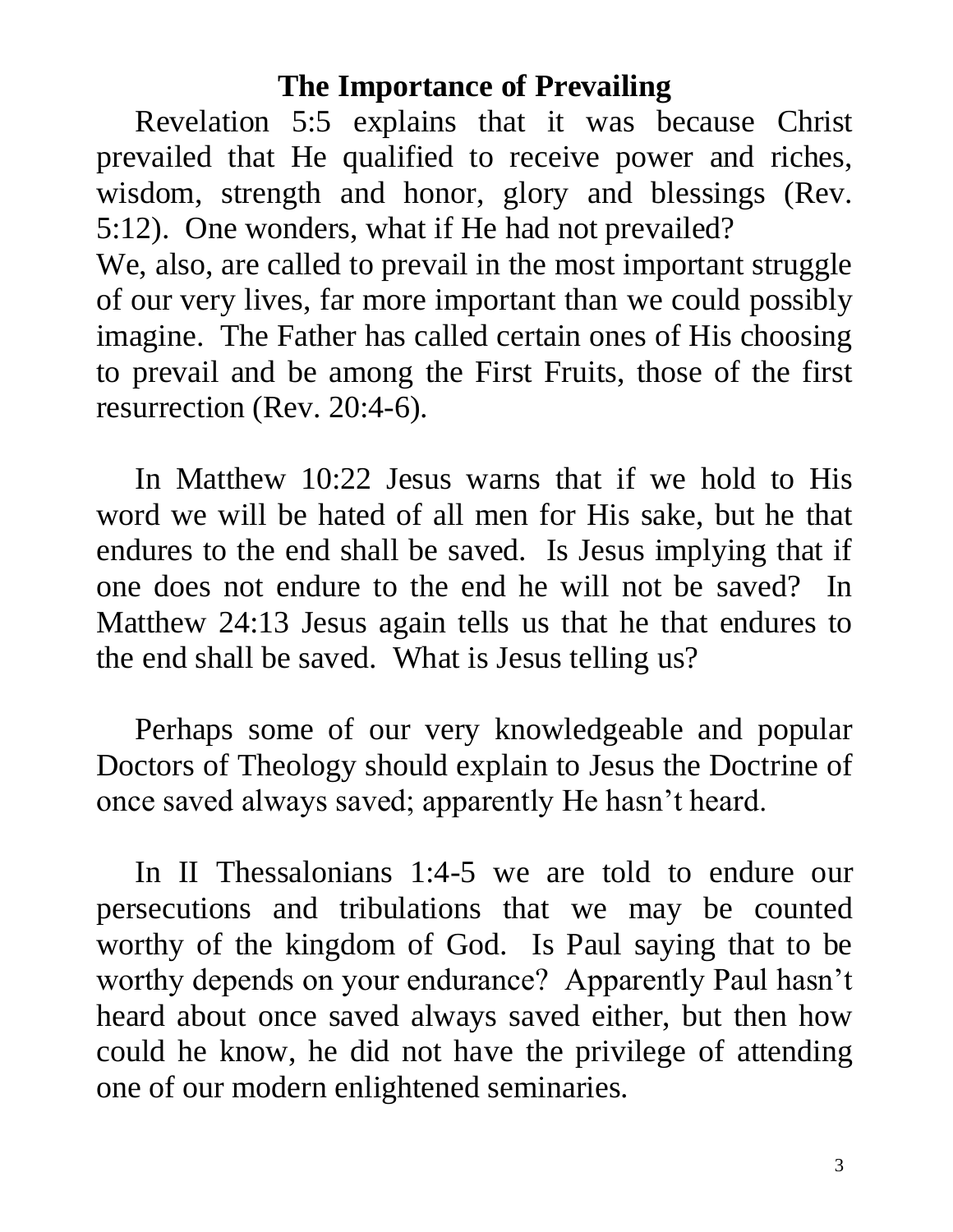## **He That Has An Ear**

 Let's seriously consider what John was told to write to the seven churches (Rev. cp. 2 and 3). There was one bit of advice, a warning that was common to each of them. "He that has an ear let him hear what the Spirit saith to the churches." That advice was then followed by, "*he that overcomes*…," followed by a particular reward for those that did overcome: Ephesus, the tree of life, to Smyrna, a crown of life, to Pergamos, access to the hidden manna and a new name, to Thyatira, power over the nations and the morning star, to Sardis, white garments, and their names retained in the Book of Life and mentioned to the Father and His angels. Philadelphia will be made a pillar in the temple of God and to Laodicea, the right to sit with Christ in his throne. Also, none that overcomes shall be hurt by the second death (Rev. 2: 11). Do you have an ear? Are you an over-comer?

## **Causes Of Failure**

 The parable of the sower explains our predicament very well (Matt. 13:18-23). Jesus tells us that even though seed is planted and germinates it does not all endure to maturity. He gives four underlying causes of failure: 1. a lack of understanding, 2. tribulation or persecution because of the word, 3. the cares of this world 4. the deceitfulness of riches. But those that received the word on good ground understood and bore fruit. Let's clean up the good ground of our faith, and pray for understanding, endurance, and perseverance that we may receive His word.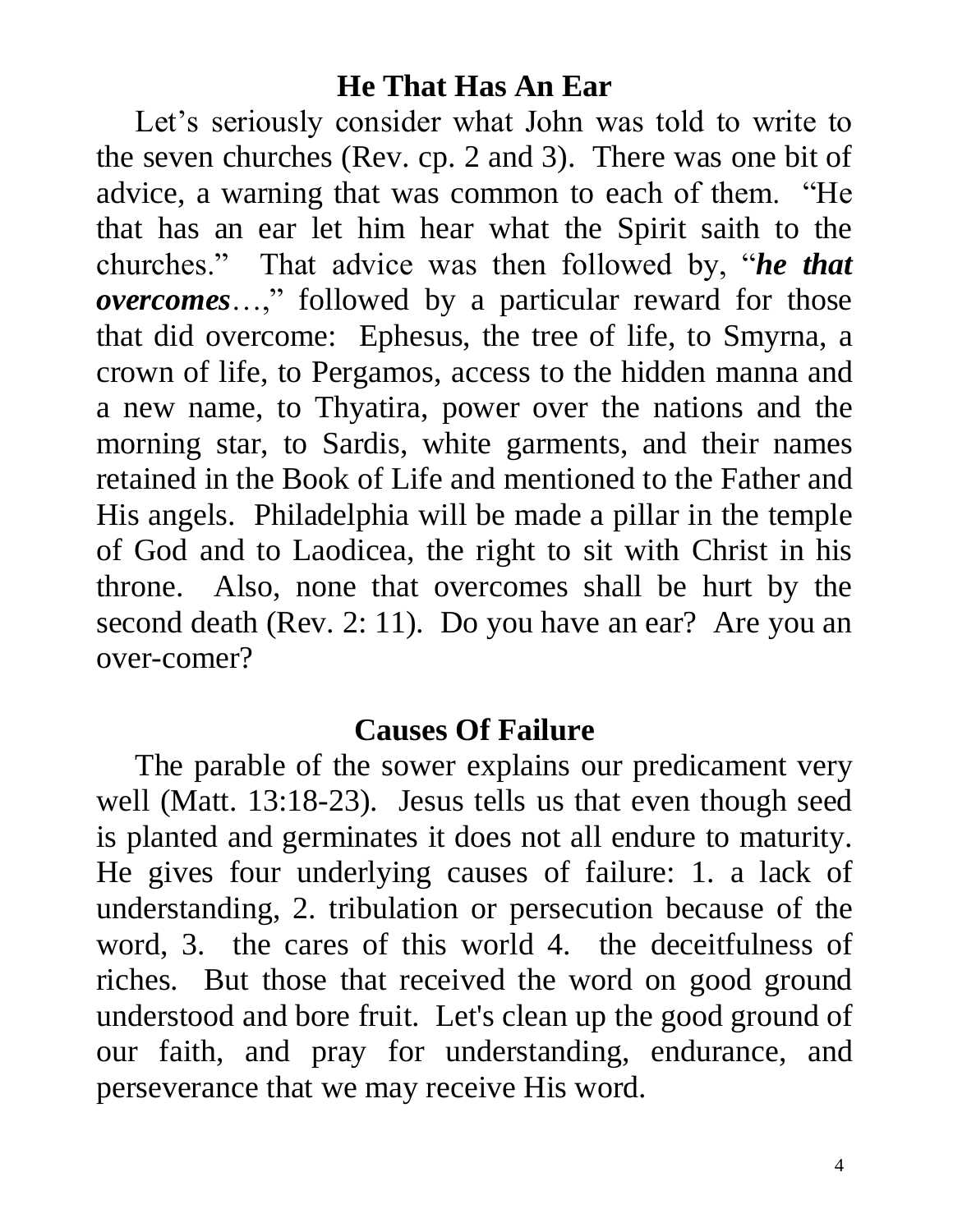Jesus cautions us in John 16:33 that in this world we will have tribulation and then reminds us that we should be encouraged because He has overcome the world. Through Him we can too.

#### **Not An Easy Road**

 Paul instructs us to work out our own salvation with fear and trembling (Phil. 2:12). He is telling us, in no uncertain terms, that our salvation is not something that we should leave up to any preacher, priest, rabbi or anyone else. There is more to it than repeating the "so called" sinners prayer, one must endure to the end. In Acts 14:22 we are told that it's through much tribulation that we enter the Kingdom of God. But we glory in tribulation knowing that tribulation works patience; we are building character (Rom. 5:3, James 1:3, 12).

 Consider those saints described in Hebrews 11:36-37. They were mocked, stoned, imprisoned, sawn in two, destitute, afflicted, tormented, and I'm sure that's not the half of it. Take a look at most any issue of the Voice Of Martyrs magazine to see what's going on in the world today and know that there is even more coming. Do we think ourselves better than they?

#### **The Two Begettals of Jesus**

 Now let's consider the coming of our Lord and Savior, Jesus Christ. In Romans 1:3-4 we are told He was born of the seed of David according to the Flesh. So, in every respect He was flesh and blood. But then, in Matthew 1:18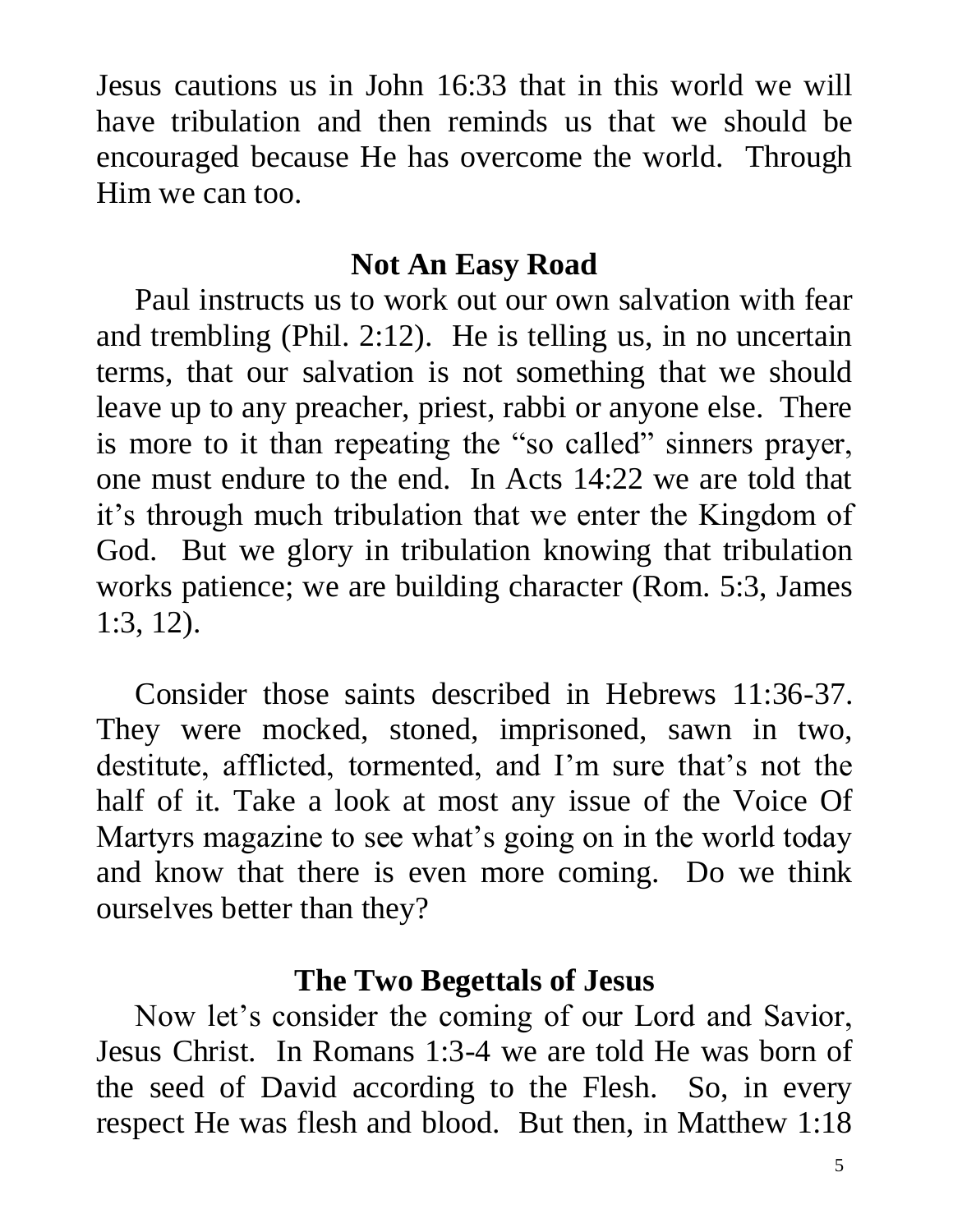we are told that He was begotten by the Holy Spirit, the Seed of the Father, and so was in every respect the Son of God.

 Jesus was begotten of two lineages. Flesh from the seed of David, Spirit from the seed of the Father. But unlike us, even at His death, His fleshly seed did not see corruption (Ps. 16:7, Acts 2:31). At His resurrection the spiritual Seed, which was given by the Father at conception, was resurrected to eternal life. (Yes, Jesus was in every sense really dead and had to be resurrected. Read Romans 1:4).

### **Obedience Must Be Learned**

 Now here is an interesting thing. We know that Jesus lived a sinless life, but look what we are told in Hebrews 5:8-9. "Though He were a son, yet He learned obedience by the things which He suffered; and being made perfect He became the author of eternal salvation unto all them that obey Him." Can you imagine that? He had to learn obedience! He does not ask us to do anything that He has not already done, so, we also must learn obedience to attain eternal life, for it is only given to those who obey Him.

 And so, because He endured and learned obedience, Jesus was born again in the manner as He explained to Nicodemus in John 3:1-13.

### **The Two Begettals of Man**

 Now consider ourselves. We are first begotten of the flesh from the seed of man and after nine months of growth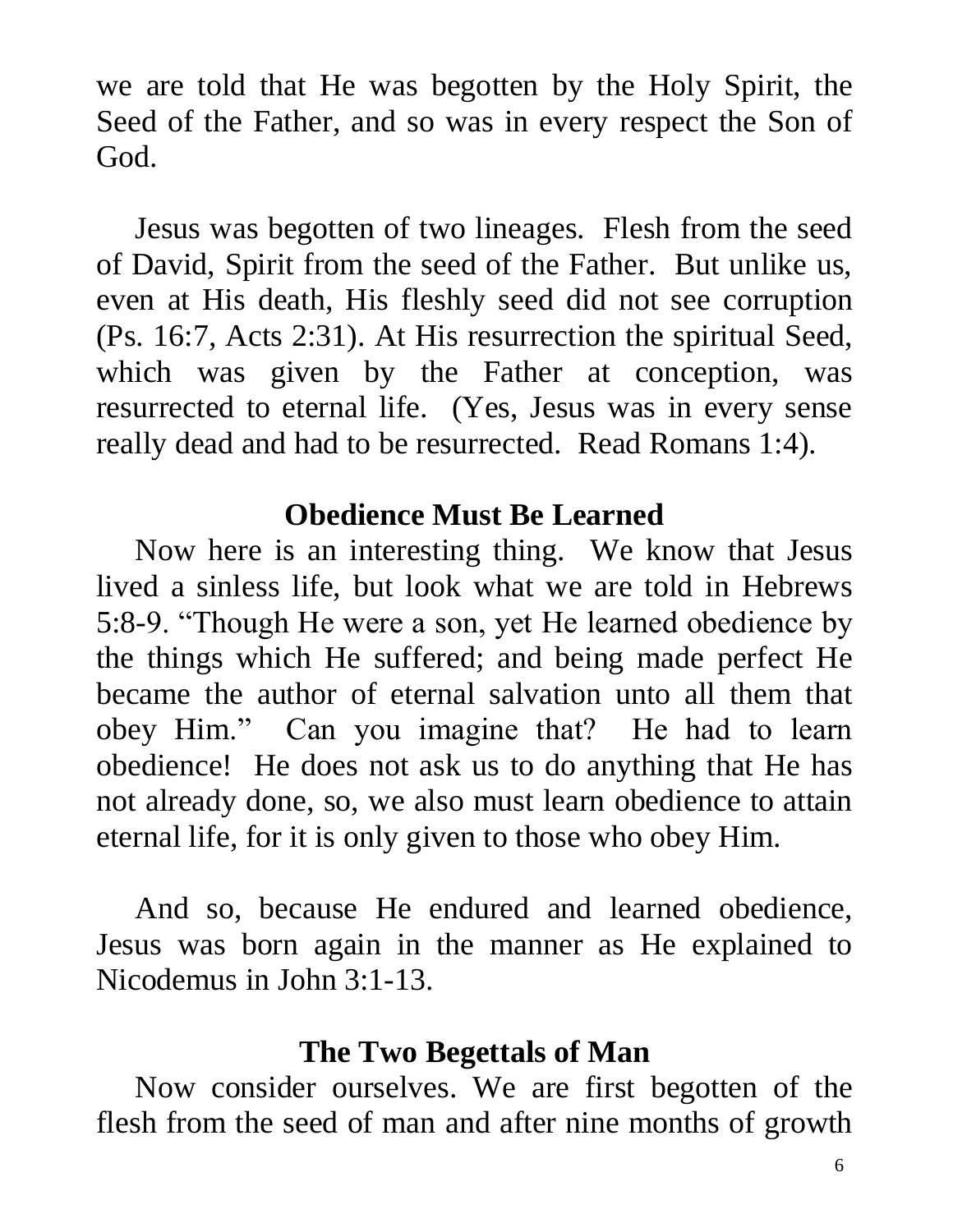and development are born of the flesh. Later, through the process of repentance, belief in Christ, baptism and the laying on of hands, we are begotten of the Seed of the Father. Essentially, however, it is repentance and belief; consider the thief on the cross, for God looks on the heart.

 Although we are right then begotten and in every way the son or daughter of God, we are not yet born of God since we are still flesh and blood. According to the words of Jesus, flesh and blood cannot inherit the kingdom of God. We must be born of the spirit (John 3:1-13; I Cor. 15:35-54). We too, should grow, develop and learn many things, the chief of which is obedience. (*Do not be confused by the Greek word gennao, as it represents the entire conception to birth process, and is inconsistently translated as born or begotten in many translations*).

## **Learning Obedience God's Way**

 We are given our first lesson in obedience by our physical and spiritual observance of the Days of Unleavened Bread. The very next day after we symbolically partake of the broken body and blood of Jesus in obedience to the New Testament Passover, we are to cleanse our homes and our hearts of physical and spiritual leaven, leaven being a symbol for sin. Also, we are instructed to eat unleavened bread and to feast on the unleavened bread of God's word (Lev. 23:6-8, I Cor. 5:6-8).

The Days of Unleavened Bread is a seven-day teaching tool using performance, repetition, and practice, to be repeated each year at the appointed time. Seven, being the number of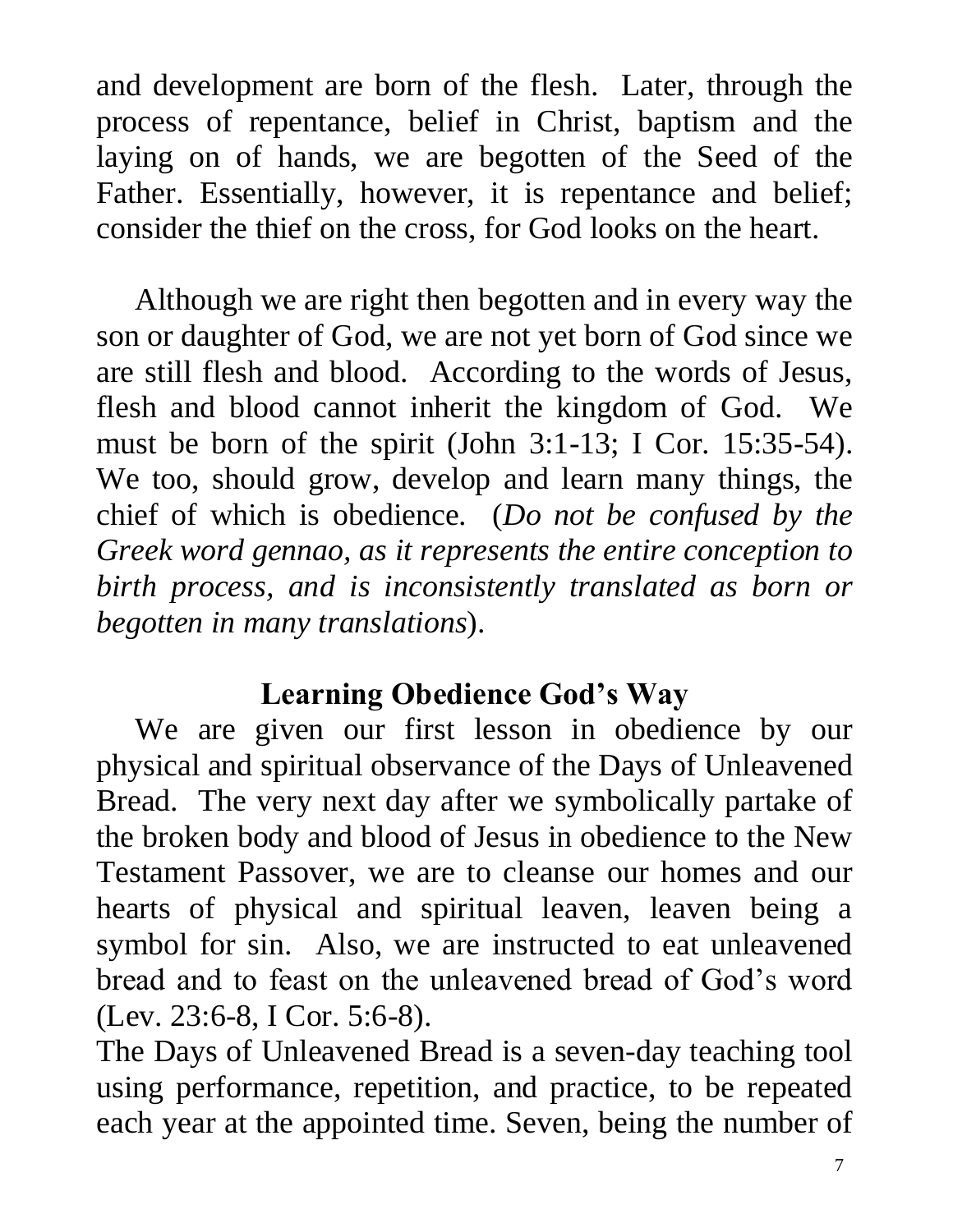completion and perfection, represents a complete lifetime of striving against sin, which is the task laid before us.

Upon rising from the baptismal waters we are free of all sin, but being physical we don't remain sinless. Searching out and cleansing our homes of all leavening symbolizes that cleansing. Not surprisingly, sometime during those seven days we often find some overlooked leavening, showing us that there is some overlooked unconfessed sin yet in our lives that we need to deal with. Also, just as sin is so apt to creep back into our lives unnoticed, leavening is often reintroduced into our lives by forgetfulness.

 God is a very wise and patient teacher, He knew we would need constant reminding, so He ordained the Feast of Unleavened Bread for our benefit. It is designed to show us that the Christian life is a continuous struggle and we must be ever on the alert.

### **To The Very End**

 Throughout the Bible we are admonished and encouraged to endure, prevail and overcome to the very end so that we may be counted worthy to gain the kingdom of God. But be assured, we have all the help we need to succeed. For He has said, "I will never leave you or forsake you." Also, "The Lord is my helper, I will not fear what man shall do to me" (Heb. 13:5-6).

Remember this promise: "There hath no temptation taken you but such as is common to man: but God is faithful, who will not suffer you to be tempted above that ye are able; but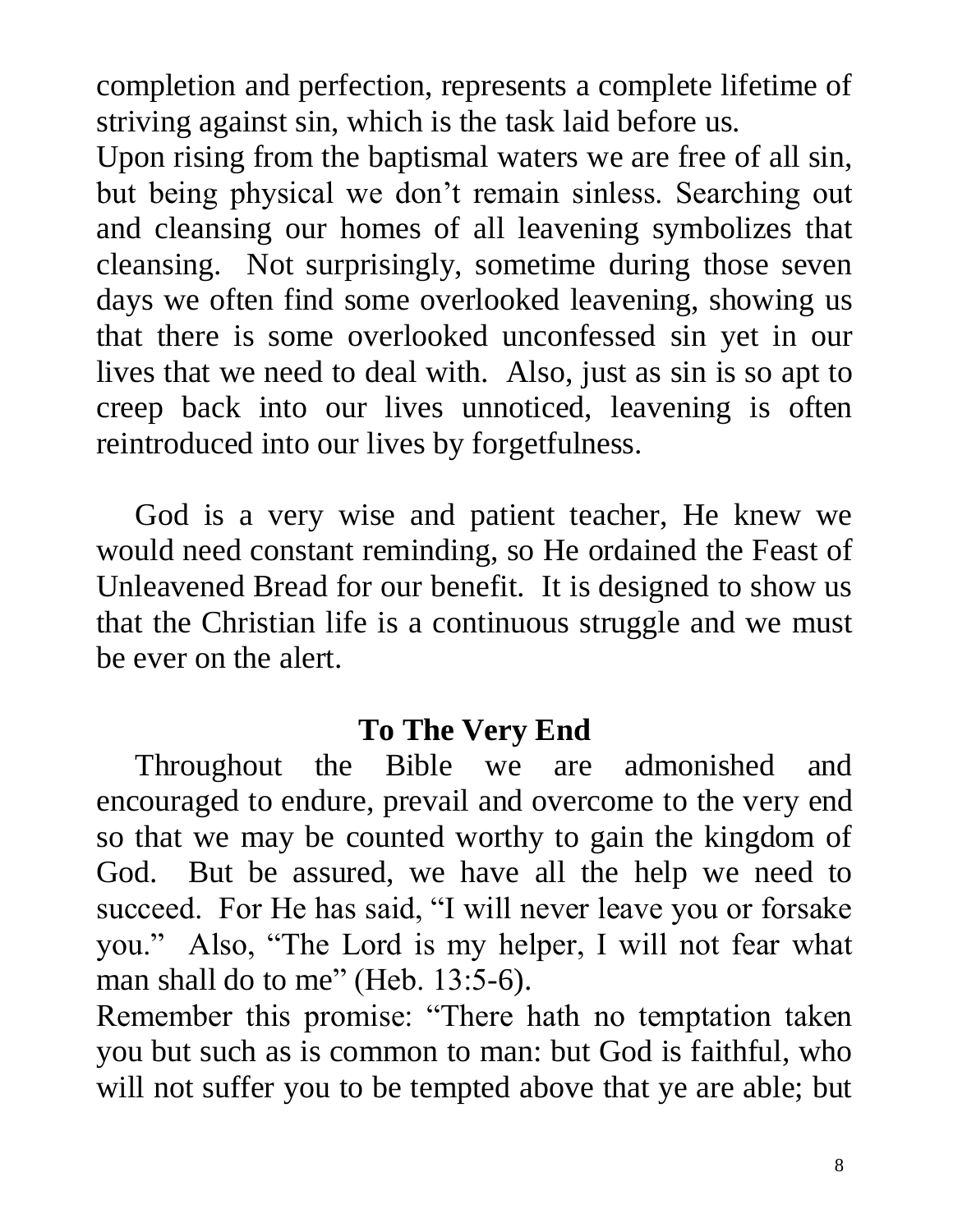will with the temptation also make a way to escape, that ye may be able to bear it" (I Cor. 10:13).

## **An Encouraging Word and Warning From Jesus** Luke 12:4-9

 4 "And I say unto you my friends, Be not afraid of them that kill the body, and after that have no more that they can do.

5 "But I will forewarn you whom ye shall fear: Fear him, which after he hath killed hath power to cast into hell; yea, I say unto you, Fear him.

6 "Are not five sparrows sold for two farthings, and not one of them is forgotten before God?

7 "But even the very hairs of your head are all numbered. Fear not therefore: ye are of more value than many sparrows.

8 "Also I say unto you, whosoever shall confess me before men, him shall the Son of man also confess before the angels of God:

9 "But he that denies me before men shall be denied before the angels of God."

## **Obtaining Grace**

 We are often reminded that grace is a free gift; a pearl of great price; and it is worth giving up all you have to obtain it but, with grace comes a grave responsibility. Grace can't be earned, you can't get it on your own merits and no amount of obedience will earn it for you. There is only one way to receive grace and that is by true repentance (abandoning your old sinful ways) and proving your acceptance of Jesus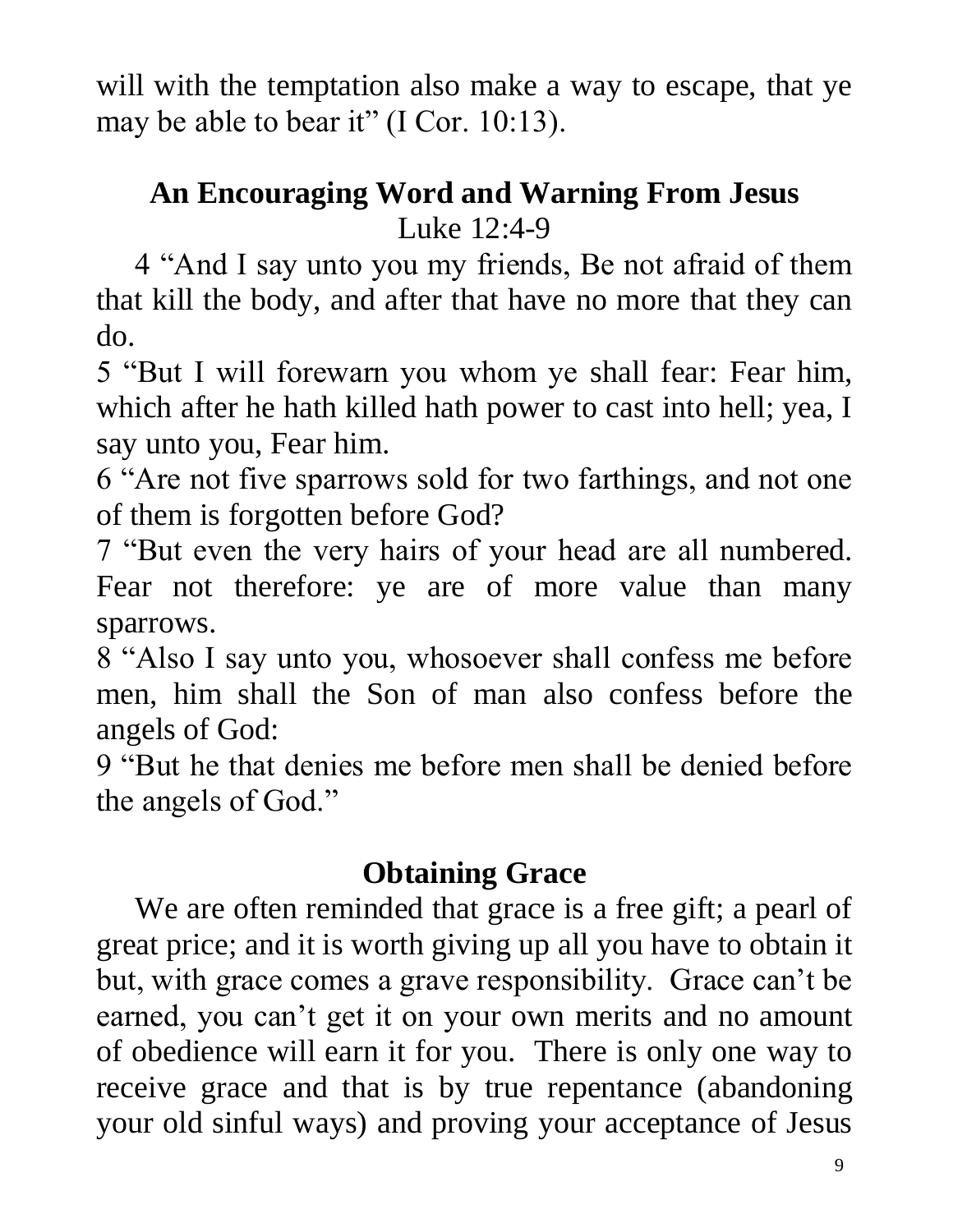Christ by your sincere desire to obey Him. He will give you all the help you need including forgiveness seventy times seven (Matt. 18:22 or innumerable), and that's His promise to you. But if not sincere, why then would a just and wise God cast His pearls before swine?

## **Consider the words of Christ**

 "Why call ye me, Lord, Lord, and do not the things which I say" (Luke 6:46)? "If ye love me, keep my commandments" (John 14:15). "…If a man love me, he will keep my words" (John 14:23, Mark 7:7-8).

## **Our Own Rewards Ceremony**

 "And he saith unto me, 'Write: Blessed are they which are called unto the marriage supper of the Lamb'- "And he saith unto me: 'These are the true sayings of God'" (Rev. 19:9).

 Again, we have been promised all the help we need, so we find ourselves without excuse. If we fail to make it to our own rewards ceremony, we have no one to blame but ourselves. It's God's desire that you not fail. If you fall, get up, if you fail, try again. God is building something great in you, endure, prevail, overcome - to the very end.

Del Leger, Pastor, Christian Church of God, Grand Junction Co, ccofgod.org (970) 249-6857, [dlleger@montrose.net](mailto:dleger@q.com) 3/28/09

Booklets on related subjects:

 **LIFE AFTER DEATH 1 & 2 BEINGS FROM ANOTHER WORLD UNDERSTANDING HELL IS HEAVEN REALLY OUR HOME?**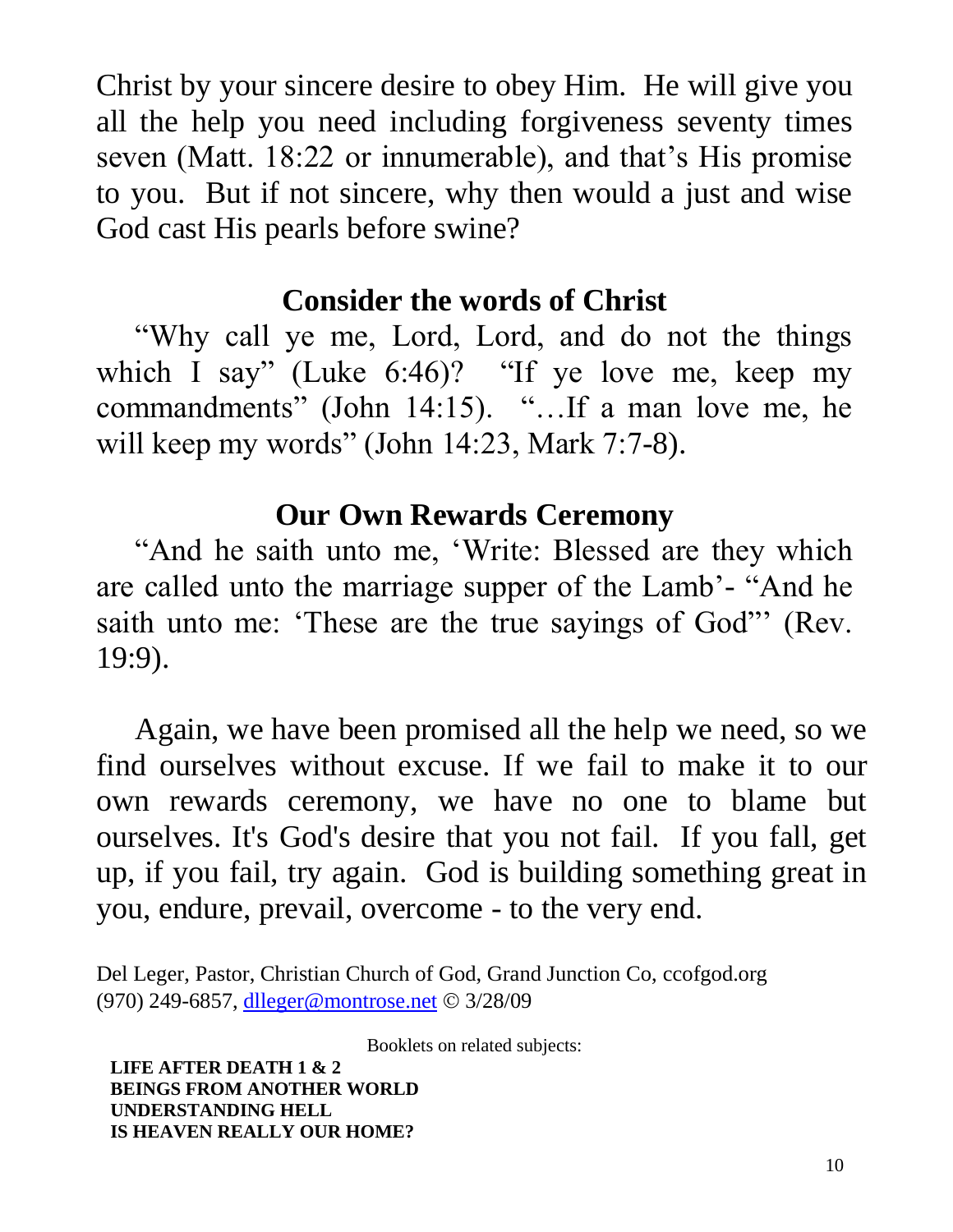James 1:22-25

"But be ye doers of the word, and not hearers only, deceiving your own selves.

"For if any be a hearer of the word, and not a doer, he is like unto a man beholding his natural face in a glass:

"For he beholdeth himself, and goeth his way, and straightway forgetteth what manner of man he was.

"But whoso looketh into the perfect law of liberty, and continueth therein, he being not a forgetful hearer, but a doer of the work, this man shall be blessed in his deed."